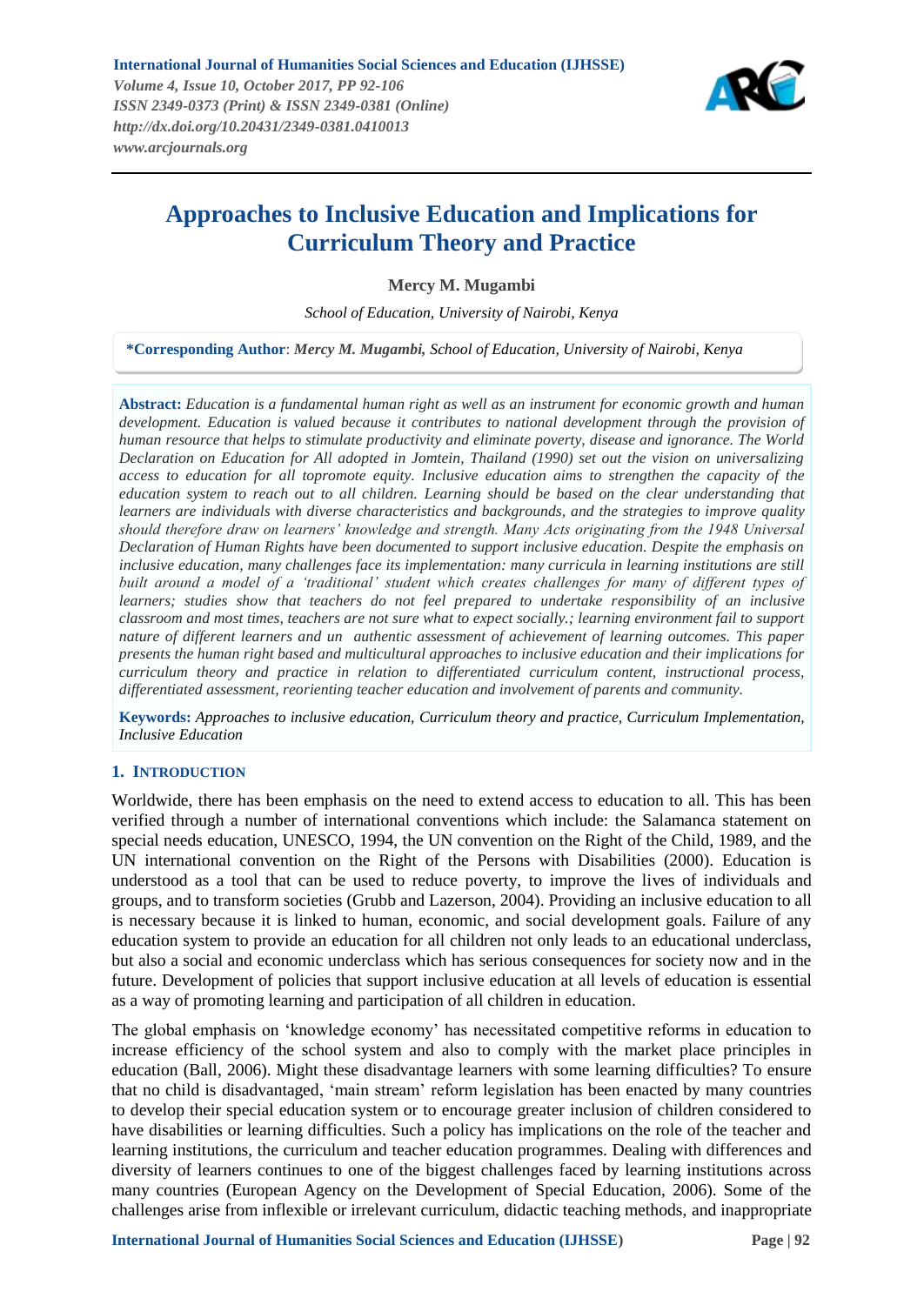approaches to assessment and examination, poor preparation of teachers and limited teacher support system.

Seed (2006), notes that successful teaching of children with individual differences requires that they are grouped homogeneously so that special pedagogical approaches can be deployed by the teachers who have been trained to use them so that the system encourages participation for all learners. Evans and Lunt (2012) observe that the implementation of inclusive education policies has been uneven globally. Many reasons are associated with these disparities; limited funding, and resources, competing polices that stress the achievement of set standards among others. Additionally, it has been suggested that one of the greatest barriers to the development of inclusion is because teachers do not have the required competencies (knowledge, skills and attitudes) to implement policies on inclusive education.

Social justice and inclusion are highly important in today"s society and are sought after in the twenty first century of education to allow every child to flourish in their learning in and have their talents nurtured and developed (Commission for Social Justice, 1994). Social justice in education can only be delivered by inclusive schools and teachers (Dyson, 1999). Social justice implies a sense of fairness which ensures social circumstances are not regarded as barriers to achievement (Field etal, 2007).Failure to acknowledge this becomes an obstruct to accessibility of learning making it exclusive to some children. Individual differences are key influencing factors in deciding what and how to provide for individuals in the classroom and some learners may require additional support resource to achieve. An education system embracing social justice is one which recognizes the significance of and strives to enhance not only learners"intellectual growth but also their overall wellbeing (Reay, 2014).Inclusive education is on the global agenda to attract the involvement and collaboration of all stakeholders.

## **2. CONCEPT OF INCLUSIVE EDUCATION**

Inclusive education is the process of strengthening the capacity of education system to reach out to all learners as a strategy to achieve education for all. The world Declaration on Education for All adopted in Jomtien Thailand (1990), set out as an overall vision: Universalizing access to education for all children, youth, adults and promoting equality. This means being proactive in identifying the barriers that may be countered in accessing educational opportunities and identifying the resources needed to overcome these barriers. Inclusive moves emphasis away from pupils for whom curriculum is modified toward the process of responding to all pupils, acknowledging that any child could have additional support needs at any given time. More impetus for inclusive education was given at the world conference on Special needs education (SNE) on access and quality held in Salamanca, Spain June 1994. More than 300 participants representing 92 governments and 25 international organizations considered the fundamental policy shifts required to promote the approach of inclusive education, therebyenabling schools to serve all children, particularly those with special education needs. Each child should be included in the main stream schooling without any exclusion due to perceived differences or support needs. An inclusive education system can only be created if ordinary schools become more inclusive, that is, if they become better at educating all children in their communities. The Salamanca conference proclaimed that regular schools with an inclusion orientation are the most effective means of combating discriminatory attitudes, creating welcoming communities, building an inclusive society and achieving education for all.

Brooth (1998) views inclusive education as a process of "increasing the participation of students in the culture and curricula of mainstream school and communities". Bailey (1998) talks of inclusion as"being in an ordinary school with other students, following the same curriculum at the same time, in the same classroom, with the full acceptance of all, and in a way which makes the students feel no different from other students". Inclusive education looks at both the rights of learner and how education systems can be transformed to respond to the diverse groups of learners. Studies by Pijl et al (1997) show that attitude of teachers towards educating learners with special needs is very important if a school is to be inclusive. If main stream teachers do not take responsibility for the learning needs of those with special needs as an integral part of their job, they will cause segregation in learning to occur in schools thus fostering stereotypes. Inclusion is about the child"s right to participate as fully as possible in school activities and the school"s duty to accept and accommodate the child"s right (Thomas and Vaughan, 2005). Inclusive education requires that a mainstream school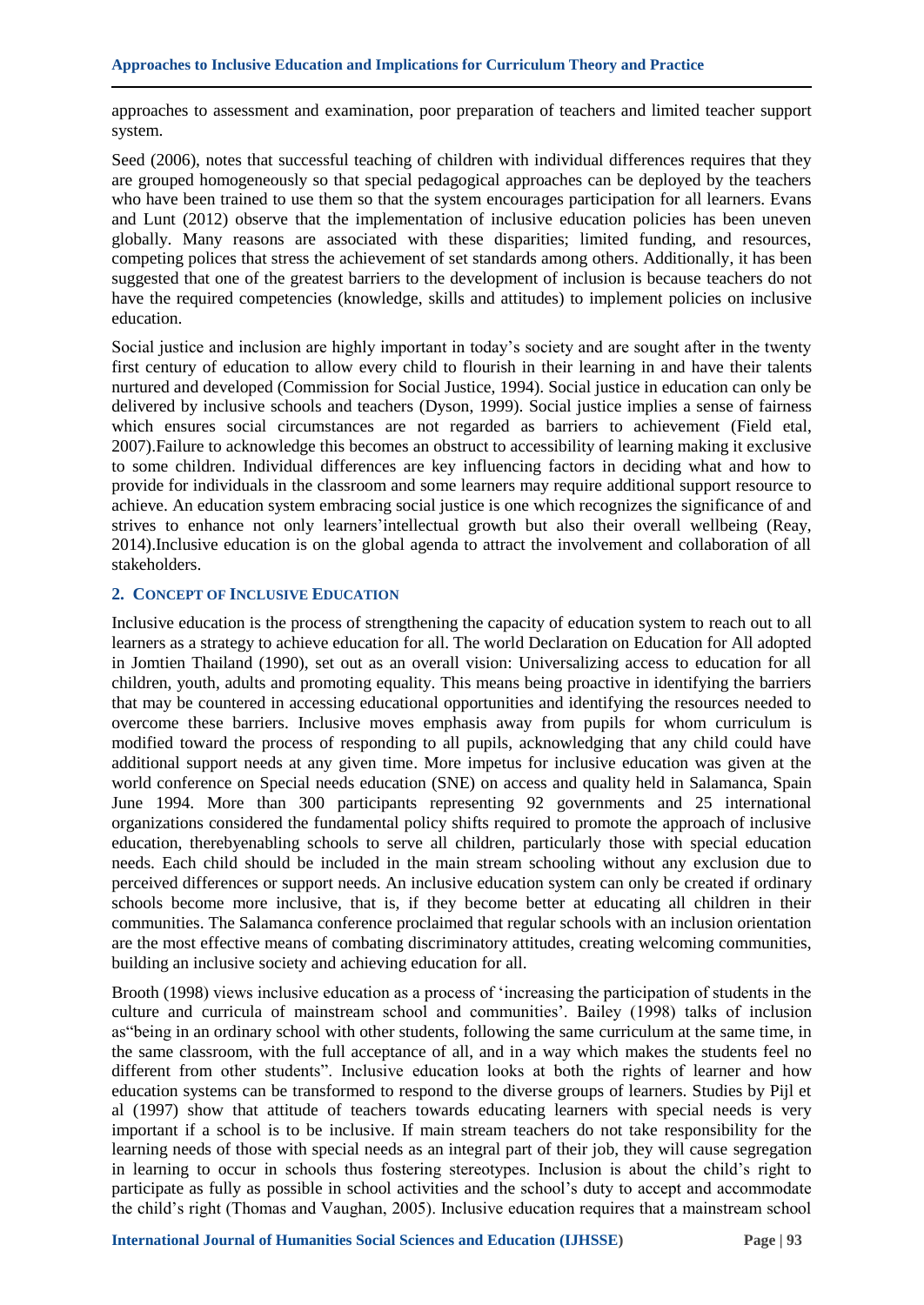considers all learners in its area as fully belonging to the school and all of its varied activities. Every child has the same right to access education.

Inclusive education is based on the fundamental human rights. Education is a fundamental human right, as enshrined in the Universal Declaration of Human Rights (United Nations, 1998). Children with or without disabilities have the same rights to educational opportunities under the United Nations Convention on the Rights of the child. According to Doyson et al (2004); Boothand Ainscow (2000) inclusion in learning institutions involves:

- a. Valuing all learners equally.
- b. Increasing the participation of learners.
- c. Acknowledging the right of learners to an education.
- d. Reducing exclusion of learners from their culture, curricula and communities of local learning institutions.
- e. Restructuring policies, practices and cultures in schools so that they respond to the diversity of learners.
- f. Reducing barriers to learning and participation for all learners, not only those with impairment or those that are categorized as "having special learning needs".
- g. Ensuring adequate teacher preparation.
- h. Enhancing support services to learners rather than moving them to other services.
- i. Providing an appropriate physical environment.
- j. Developing a culture of acceptance by removing barriers to educational outcomes.
- k. Removing discrimination.
- l. Providing adequate resources.
- m. Focusing on collaborative role of parents.
- n. Fostering mutually sustaining relationship between schools and communities.
- o. Reducing class size based on the severity of learners needs.
- p. Using of authentic assessment approaches as opposed to the tradition education where learners are assessed by standardized examinations.
- q. Professional skill development in areas of cooperative learning, peer tutoring and adaptive curriculum.

Inclusion recognizes the right of all learners including those with learning difficulties. Inclusion therefore means that students with special needs met in a mainstream education system that embraces a wide diversity of learners. Inclusion should thus be seen as a process of addressing and responding to the diverse needs of all children, youth, and adults through increasing participation in learning cultures, and communities, and reducing and eliminating exclusion within and from education. It involves changes and modifications in content, approaches, structures and strategies with a common vision that covers all children in the regular school system. Article 24 of the convention on the Rights of Persons with Disabilities, adopted in 2006 advocate for inclusive education which forms the bases for development of inclusive education policies and approaches. Barriers to inclusion can be reduced through active collaboration between pool makers, education personnel and other stakeholders including the active involvement of members of the local community, such as political and political leaders, local education officials and media.

The Dakar Frame work of Action clearly paves the way for inclusive education as one of the main strategies to address the challenge of marginalization and exclusion in response to the fundamental principle of AFA, namely that all children , youth and adults should have an opportunity to learn. Education must be viewed as a facilitator in everyone"s development and functionality, regardless of barriers of any kind, physical or otherwise. Inclusive education supports and promotes a broader vision of society where all people are included, regardless of their impairment.

**International Journal of Humanities Social Sciences and Education (IJHSSE) Page | 94**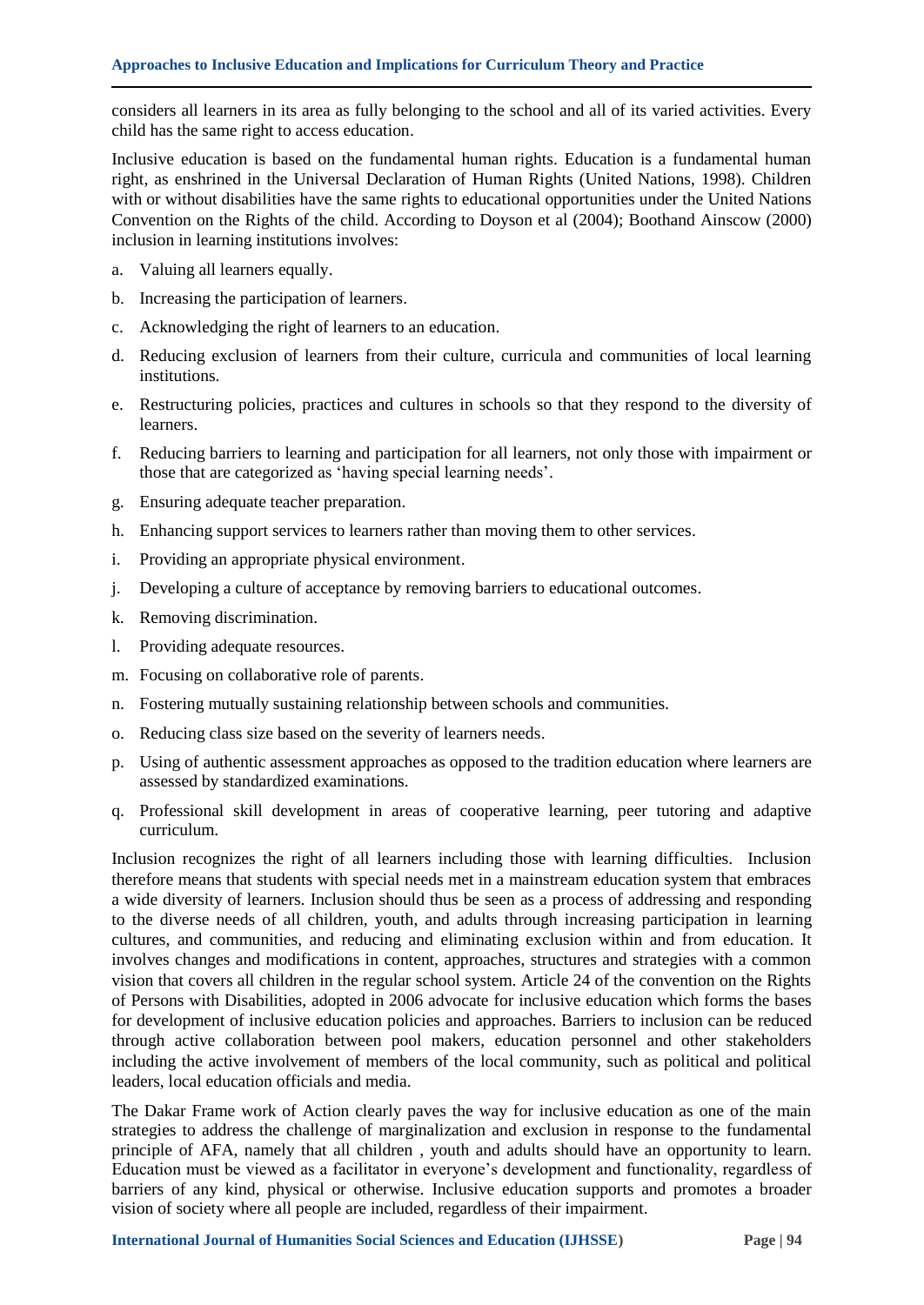A range of international human rights instruments have long established the right to education for all. The Universal Declaration of Human Rights (1948) firmly established education as a human right for all people. The United Nations Educational, Scientific and Cultural Organization (UNESCO) Convention against Discrimination in Education (1960), the first specific instrument concerned with the right to education, is based on the principles of nondiscrimination and equal opportunities in education. The Convention on the Rights of the Child (1990), the most widely ratified international human rights treaty, highlights the need for governments to ensure access to education for disabled children. The Salamanca Statement (1994) stresses the importance of inclusive education, calling on governments to "give the highestpolicy and budgetary priority to enable them to include all children regardless of individual differences or difficulties" and to "adopt as a matter of law or policy the principle of inclusive education, enrolling all children in mainstream schools, unless there are compelling reasons for doing otherwise".This commitment to inclusive education became a legal obligation through Article 24 of the 2006 Convention on the Rights of Persons with Disabilities (CRPD), which reaffirms the right of disabled children to quality education and committed governments to ensure that "persons with disabilities can access an inclusive, quality and free primary education and secondary education on an equal basis with others in the communities in which they live'. Article 32 places an obligation on donor governments to make their support 'inclusive of and accessible to persons with disabilities".

#### **3. POLICY GUIDELINES ON INCLUSION IN EDUCATION**

Children with disabilities are still combating obvious educational exclusion. Working children, those belonging to indigenous groups, rural populations and linguistic minorities, nomadic children and those affected by HIV and AIDS are other venerable groups. It is of crucial importance that all children and young people have access to education, it is equally important that they are able to take full part in school life and achieve desired outcome from their education experience. While subject based academic performance is often used as an indicator of learning outcomes," learning achievement" needs to be conceived as the acquisition of values, attitudes, knowledge and skills required to meet the challenges of contemporary societies. Promoting inclusion means encouraging positive attitudes and improving educational and social frameworks to cope with the new demands in educational structures and governance. It also involves improving inputs, processes and environment to foster learning, both at the level of the learner in his/her learning environment and at the system level to support the entire learning experience (UNESCO, 2007).Some important steps in policy promotion of inclusive education should include:

- a) Conducting a local situation analysis on the scope of the issue, available resources and their utilization to support inclusion and inclusive education.
- b) Mobilization of opinion on the right of education for everybody.
- c) Building of consensus around the concepts of inclusive and quality education.
- d) Making legislation reforms to support inclusive education in line with international conventions, declarations and recommendations.
- e) Supporting local capacity building to promote development towards inclusive education.
- f) Developing ways of assessing the impact of inclusive and quality education.
- g) Developing school and community based mechanisms to identify children not in school and find ways to help them enter school and remain there.
- h) Helping teachers to understand their role in inclusive education and that inclusion of diversity in education is an opportunity and not a problem.
- i) Eliminating legislative or constitutional barriers to disabled people being included in the mainstream education system.
- j) Ensuring that education policies and strategies promote inclusive learning environments.
- k) Initiating and facilitating national consultative processes, informed by international research, experience and standards, to develop national standards for inclusive education and for enhancing the quality of learning outcomes.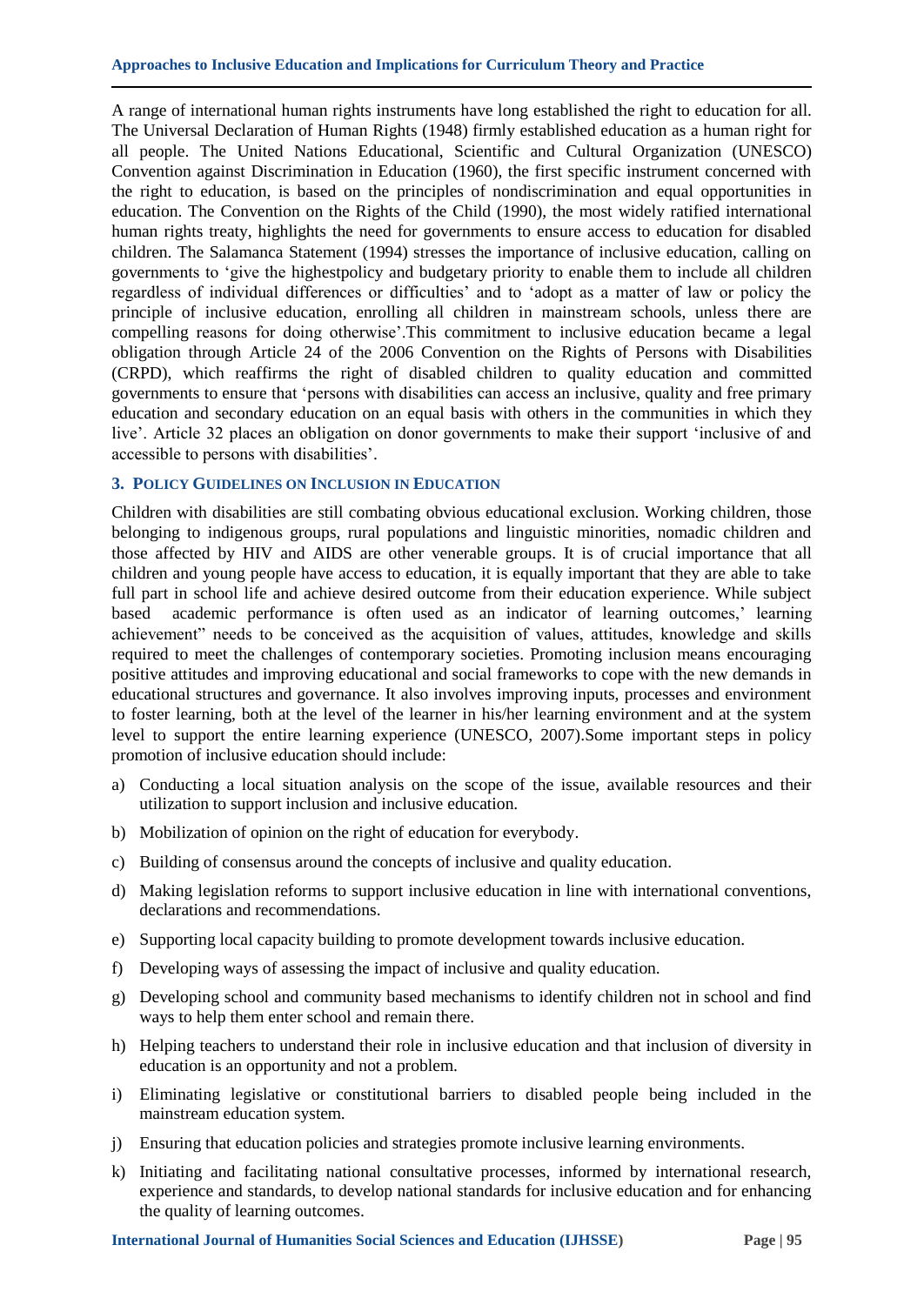- l) Developing strategies which increase community and family involvement in school management committees and education offices, including encouraging inputs into budget priorities and the tracking of expenditure.
- m) Facilitating participation, develop awareness programmes for the parents of disabled children, and the children themselves, about their rights.
- n) Providing pre-service and in-service training to teachers so that they can identify and respond to the needs of each child (for example, using peer-support and activity-based approaches) and promote diversity in the classroom. Ensure there is adequate support and expertise in skills such as Braille literacy, and provide for the training and employment of disabled teachers.
- o) Training and orienting educational administrators, school leadership, and support staff, as well as communities, on the rights of disabled children to education and on good practice in inclusion.

Inclusive education is thus a systematic change at all levels; principals, teachers, learners, school communities, policy makers, decision makers, families, and society at large. Access to mainstream education alone is not enough. Participation means that all learners are engaged in learning activities that are meaningful for them. The promotion of positive attitudes in education is crucial for widening participation. Parental and teacher attitudes towards the education of learners with a wide range of needs appear to be largely determined by personal experiences; this fact needs to be recognized and strategies and resources implemented to address attitudinal factors. Effective strategies to promote positive attitudes include:

- a) Ensuring all teachers are trained and feel able to assume responsibility for all learners, whatever their individual needs.
- b) Supporting the participation of learners and their parents in educational decision-making. This includes involving learner"s indecisions about their own learning and supporting parents to make informed choices for their (younger) children. At the level of an individual learner's educational career, the following aspects appear to make a significant contribution to achieving the goal of widening participation.
- c) A view of learning as process not content based and a main goal for all learners being the development of learning to learn skills, not just subject knowledge.
- d) Developing personalized learning approaches for all learners, where the learner sets, records and reviews their own learning goals in collaboration with their teachers and families and is helped to develop a structured way of learning independently in order to take control of their own learning.
- e) The development of an Individual Education Plan (IEP) or similar individualized teaching programme, for some learners (possibly with more complex learning needs) who may require a more focused approach for their learning. IEPs should be developed to maximize learners' independence and involvement in goal setting and also collaboration with parents and families.
- f) An approach to learning that aims to meet the diverse needs of all learners without labeling/categorizing is consistent with inclusive principles and requires the implementation of educational strategies and approaches that will be beneficial to all learners.
- g) Co-operative teaching where teachers take a team approach involving learners themselves, parents, peers, other school teachers and support staff, as well as multi-disciplinary team members as appropriate.
- h) Co-operative learning where learners help each other in different ways including peer tutoring within flexible and well-thought out learner groupings.
- i) Collaborative problem solving involving systematic approaches to positive classroom management.
- j) Heterogeneous grouping of learners and a differentiated approach to dealing with a diversity of learners' needs in the classroom. Such an approach involves structured goal setting, reviewing and recording, alternative routes for learning, flexible instruction and different ways of grouping for all learners.
- k) Effective teaching approaches based on targeted goals, alternative routes for learning, flexible instruction and the use of clear feedback to learners.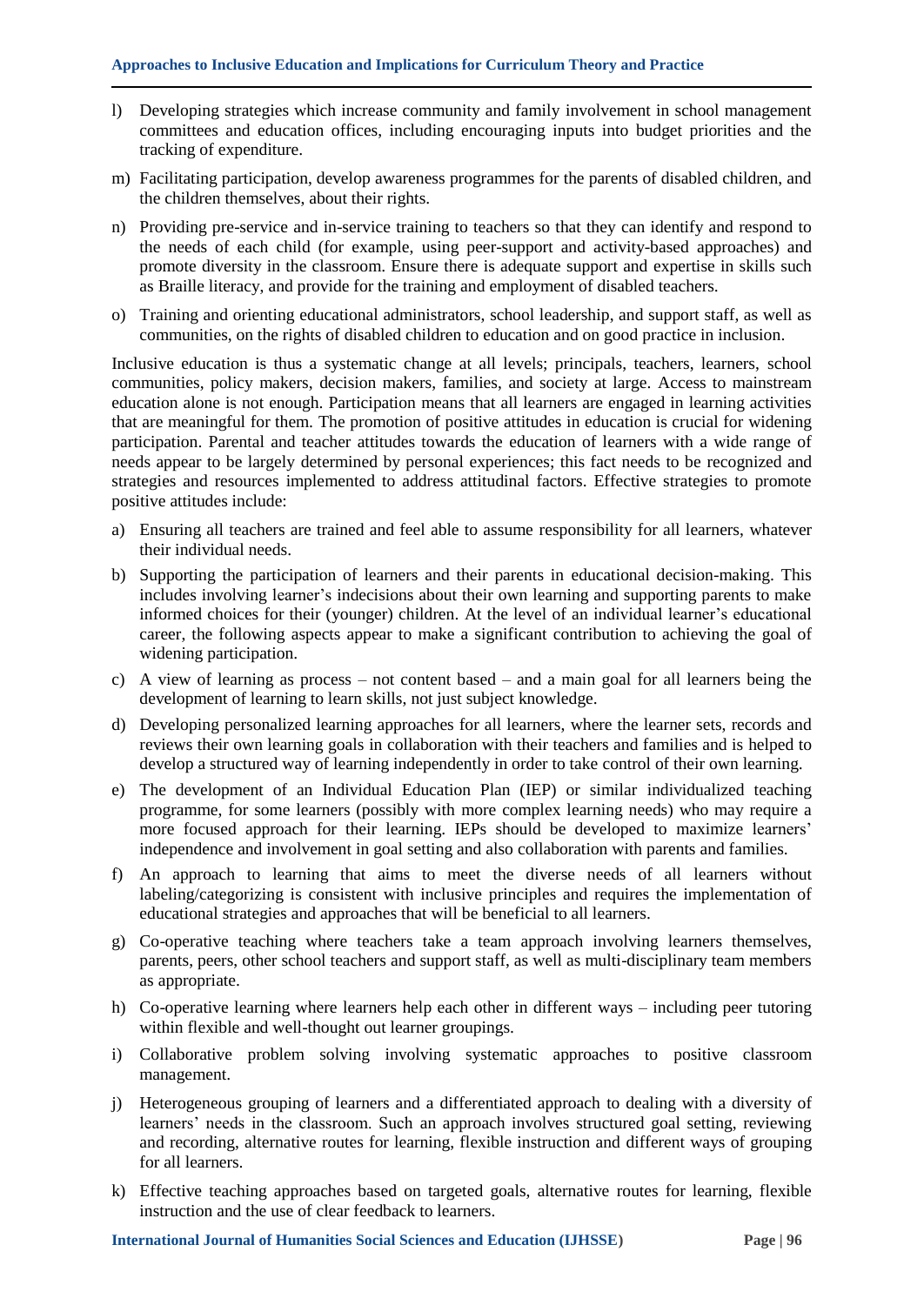l) Teacher assessment that supports learning and does not label or lead to negative consequences for learners. Assessment should take a holistic/ecological view that considers academic, behavioural, social and emotional aspects of learning and clearly informs next steps in the learning process.

Strategies for widening participation within mainstream classrooms cannot be implemented in isolation from the context of the wider school and home situation. In order to increase educational opportunities for all learners, a number of inter-connected factors must be in place to support the work of individual teachers.

# **4. APPROACHES TO INCLUSIVE EDUCATION**

This section focuses on two approaches: the Human Right Based approach to inclusive education and the Multicultural Approach.

## **4.1.Human Right Based Approach**

Many world governments have ratified the Convention on the Rights of the Child (CRC) a holistic human rights treaty addressing the social, economic, cultural, civic, and political and protection rights of children. It emphasizes both the right to education on basis of equality of opportunity and the broad aims of education in terms of promoting the fullest possible development of the child. Article 2 of CRC gives governments an obligation to assure the realization of all rights to every child without discrimination, including on the grounds of disability. Additionally Article 23 of CRC specially addresses the right of children with disabilities to assistance to ensure that they are able to access education in a manner that promotes their social inclusion. The committee on Childs rights identified four rights which must be understood as general principles to be applied in the realization of all other rights:

- a) Nondiscrimination.
- b) Best interest of the child.
- c) Optimum development of the child.
- d) The right of the child to be heard and taken seriously in accordance with age and maturity.

Article 24 of the 2006 Convention on the Rights of Persons with Disabilities (CRPD), which reaffirms the right of disabled children to quality education and committed governments to ensure that "persons with disabilities can access an inclusive, quality and free primary education and secondary education on an equal basis with others in the communities in which they live". Article 32 places an obligation on donor governments to make their support "inclusive of and accessible to persons with disabilities".

According to UNESCO (2007), several principles underpin a right based approach to education:

- 1. **Universality and inalienability** human rights are universal and an entitlement of all people everywhere in the world.
- 2. **Indivisibility**-human rights whether civil, cultural, economic, political or social are inherent to the dignity of every person.
- 3. **Interdependent and interrelatedness** the realization of the rights often depends on wholly or in part on the realization of others.
- 4. **Equality and non**-**discrimination** all individuals are equal as human beings and by virtue of the inherent dignity of each person are entitled to their rights without discrimination of any kind.
- 5. **Participation and inclusion-** every person and all people are entitled to active, free and meaningful participation in contribution to and enjoyment of civil, economic, social, cultural and political development.
- 6. **Empowerment-** this is the process through which people"s capabilities to demand and use their human rights grow. The goal is to give people the power and capabilities to claim their rights, in order to change their own lives and improve their communities.
- 7. **Accountability and respect for the rule of the law-** a right based approach seeks to raise levels of accountability in the development process by identifying "rights holders" and corresponding 'duty bearers' and to enhance the capacities to those duty bearers to meet their obligation.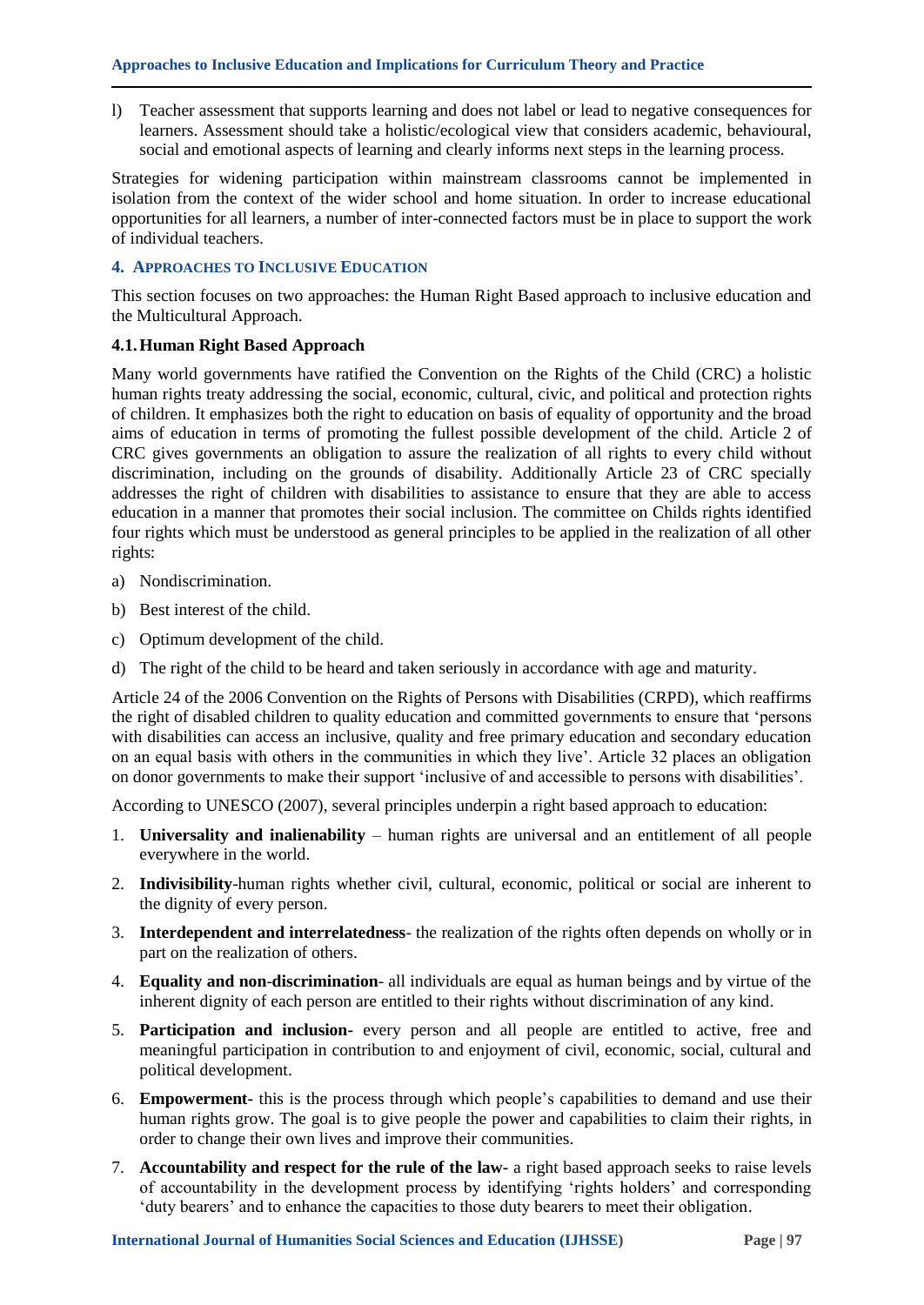Systems of education must therefore strive to fulfill the right to education, respect the right to education, and protect the right to education.

#### **4.2.Multicultural Approach**

Multicultural education describes a system of instruction that attempts to foster cultural pluralism and acknowledges the differences between races and cultures. It addresses the educational needs of a society that contains more than one set of traditions that is a mixture of many cultures. The goal of multicultural education is to help students understand and appreciate cultural differences and similarities and to recognize the accomplishments of diverse ethnic, racial, and socioeconomic groups. It is a practice that hopes to transform the ways in which students are instructed by giving equal attention to the contributions of all the groups in a society. Multicultural education aims to eliminate prejudice, racism and all forms of oppression. To do this, "it is imperative that multicultural educators give voice and substance to struggles against oppression and develop the vision and the power of our future citizens to forge a more just society." According to Sleeter andGrant(2008) Multicultural education addresses issues of white privilege, challenges the status quo, and compels students and teachers to identify their own biases. It increases awareness and understanding of racism, how it has shaped our society in the past and the manifestations of racism, classism and oppression in the contemporary world.

#### **4.3.The Dimensions of Multicultural Education**

According to Bank (1998), there are five dimensions of multicultural education:

- a) **Content integration** which deals with the extent to which teachers use examples and content from a variety of cultures and groups to illustrate key concepts, generalizations, and issues within their subject areas or disciplines.
- b) **The knowledge construction process** which describes how teachers help students to understand, investigate, and determine how the biases, frames of reference, and perspectives within a discipline influence the ways in which knowledge is constructed within it (Banks, 1998). Students also learn how to build knowledge themselves in this dimension.
- c) **Prejudice reduction**which describes lessons and activities used by teachers to help students to develop positive attitudes toward different racial, ethnic, and cultural groups. Research indicates that children come to school with many negative attitudes toward and misconceptions about different racial and ethnic groups (Phinney & Rotheram, 1987). Research also indicates that lessons, units, and teaching materials that include content about different racial and ethnic groups can help students to develop more positive intergroup attitudes if certain conditions exist in the teaching situation (Banks, 1998). These conditions include positive images of the ethnic groups in the materials and the use of multiethnic materials in a consistent and sequential way.
- d) E**quity pedagogy** exists when teachers modify their teaching in ways that will facilitate the academic achievement of students from diverse racial, cultural, and social-class groups (Banks & Banks, 1995). Research indicates that the academic achievement of African American and Mexican American students is increased when cooperative teaching activities and strategies, rather than competitive ones, are used in instruction. Cooperative learning activities also help all students, including middle-class White students, to develop more positive racial attitudes. However, to attain these positive outcomes, cooperative learning activities must have several important characteristics. The students from different racial and ethnic groups must feel that they have equal status in intergroup interactions, teachers and administrators must value and support cross-racial interactions, and students from different racial groups must work together in teams to pursue common goals.
- e) **An empowering school culture and social structure** is created when the culture and organization of the school are transformed in ways that enable students from diverse racial, ethnic, and gender groups to experience equality and equal status. The implementation of this dimension requires that the total environment of the school be reformed, including the attitudes, beliefs, and action of teachers and administrators, the curriculum and course of study, assessment and testing procedures, and the styles and strategies used by teachers.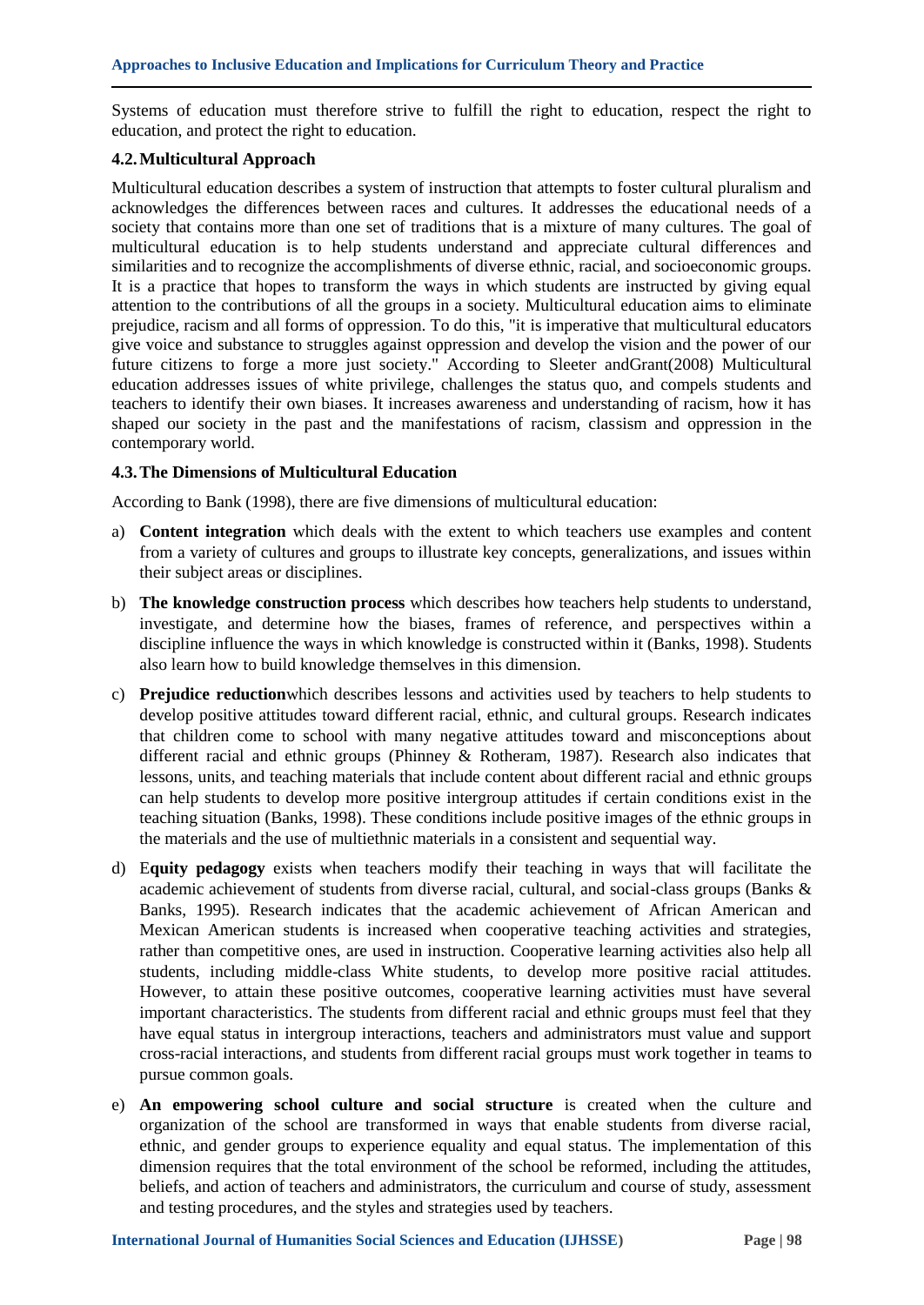To implement multicultural education effectively, teachers and administrators must attend to each of these dimensions of multicultural education. They should use content from diverse groups when teaching concepts and skills, help students to understand how knowledge in the various disciplines is constructed, help students to develop positive intergroup attitudes and behaviors, and modify their teaching strategies so that students from different racial, cultural, and social-class groups will experience equal educational opportunities. The total environment and culture of the school must also be transformed so that students from diverse ethnic and cultural groups will experience equal status in the culture and life of the school.

Multicultural education must create a safe place for all learners helping to reduce feelings of alienation among learners from certain groups, mitigate violence and bullying and counter radicalization of youth. Each learner must feel an equal participant and stakeholder in the enterprise of education. No one should feel abandoned, stranded, alienated or excluded. Multicultural education must deal with cultural differences rather than mare ethno cultural diversity. Human behinds are different from each other in different ways and this does not translate into deficiency or deviance when they differ from a tradition norm. It simply means they are different, but also that they have a right to be different. The aim of multicultural education is to empower all students with an ethical and democratic vision of society within which they can make a variety of contribution appropriate to their talents, needs, and aspirations.

#### **4.4.What are the goals of Multicultural education?**

According to Hanley (2005) the goals are as follows:

- a. To have every student achieve to his or her potential.
- b. To learn how to learn and to think critically.
- c. To encourage students to take an active role in their own education by bringing their stories and experiences into the learning scope.
- d. To address diverse learning styles.
- e. To appreciate the contributions of different groups who have contributed to our knowledge base.
- f. To develop positive attitudes about groups of people who are different from ourselves.
- g. To become good citizens of the school, the community, the country and the world community.
- h. To learn how to evaluate knowledge from different perspectives.
- i. To develop an ethnic, national and global identity.
- j. To provide decision making skills and critical analysis skills so the students can make better choices in their everyday lives.

Multicultural education is defined as one that allows full development of the potential and critical abilities of all children regardless of their differences (racial, ethnic, gender, class stratification, disabilities, and sexual orientations).Multicultural approach posits that:

- $\triangleright$  Every student must have an equal opportunity to achieve to her or his full potential.
- $\triangleright$  Every student must be prepared to competently participate in an increasingly intercultural society.
- $\triangleright$  Teachers must be prepared to effectively facilitate learning for every individual student, no matter how culturally similar or different from her- or himself.
- $\triangleright$  Schools must be active participants in ending oppression of all types, first by ending oppression within their own walls, then by producing socially and critically active and aware students.
- $\triangleright$  Education must become more fully student-centered and inclusive of the voices and experiences of the students.
- Educators, activists, and others must take a more active role in reexamining all educational practices and how they affect the learning of all students: testing methods, teaching approaches, evaluation and assessment, school psychology and counseling, educational materials and textbooks, among others.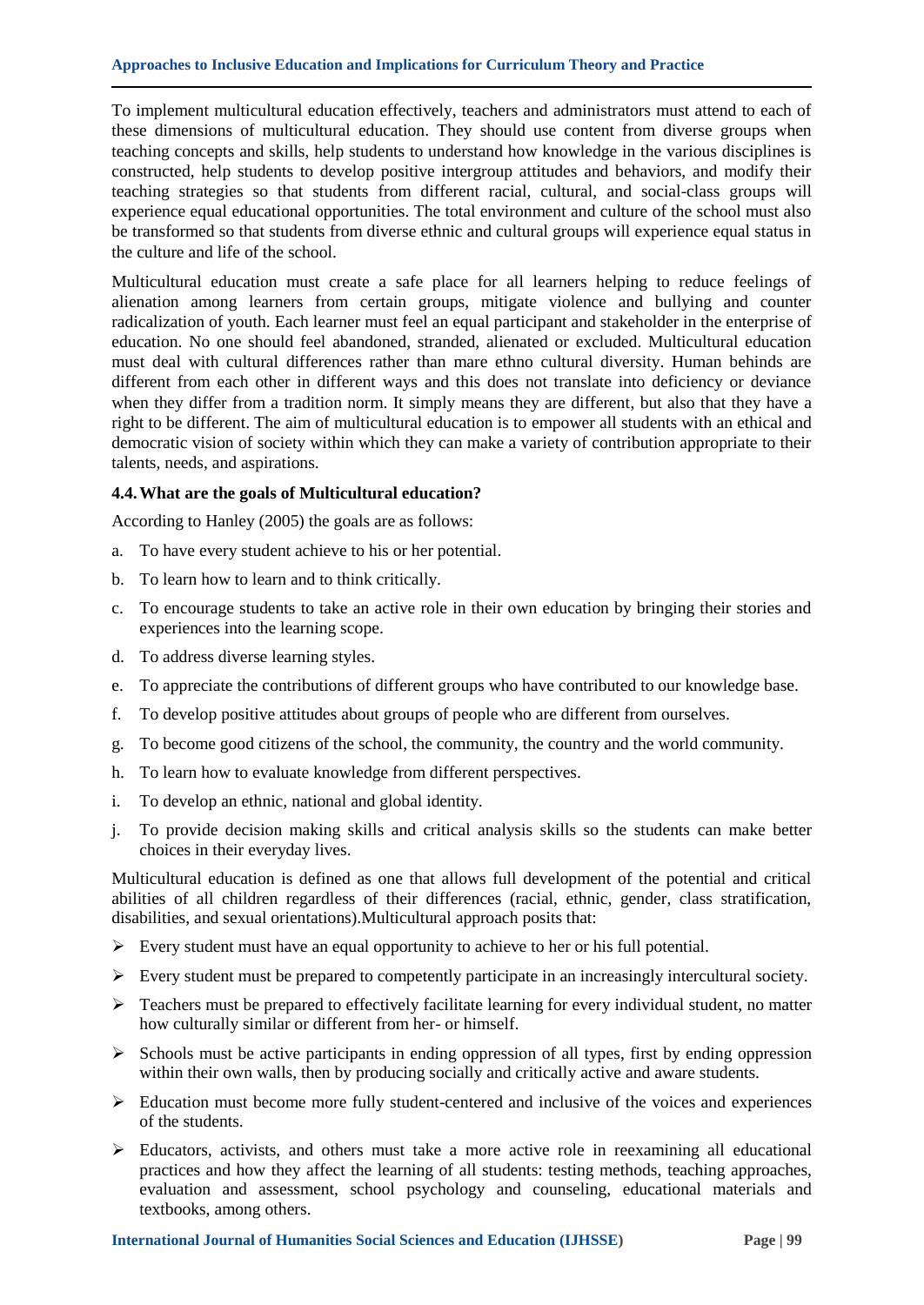- $\triangleright$  The selection of subject matter content should be culturally inclusive, based on up-to-date scholarship. This inclusivity should incorporate opposing opinions and divergent interpretations.
- $\triangleright$  The subject matter content selected for inclusion should represent diversity and unity within and across groups.
- $\triangleright$  The subject matter selected for inclusion should be set within the context of its time and place.
- $\triangleright$  The subject matter selected for inclusion should give priority to depth over breadth.
- $\triangleright$  The subject matter content should be treated as socially constructed and therefore tentative  $-$  as is all knowledge.
- $\triangleright$  The teaching of all subjects should draw and build on the experience and knowledge that the students bring to the classroom.
- Pedagogy should incorporate a range of interactive modes of teaching and learning in order to foster understanding (rather than rote learning), examination of controversy, and mutual learning.
- **5. IMPLICATIONS OF HUMAN RIGHT AND MULTICULTURAL APPROACHES TO CURRICULUM THEORY AND PRACTICE**

Curriculum can be envisaged from different perspectives. What societies envisage as important teaching and learning constitutes the "intended" curriculum. Oluoch (2006) definescurriculum is all that is planned to enable the students acquire and develop the desired knowledge, skills and attitudes. Curriculum is also seen as total guided learning experiences designed to facilitate learners learning for establishing quality relationship between what is learnt and what operates outside the school. Dike and Eze (2009) observe that curriculum involves the acquisition of skills needed to perform tasks. Curriculum is for the betterment of the society but adequate efforts must be made to ensure that the interests and needs of the learners are not compromised. Curriculum involves a dynamic process and as such must move with the changing trends in the society. Curriculum like education is a product of a wide array of actors (politicians, policy makers, curriculum workers, teachers, laypersons, targeted learners and so on) the implication is that curriculum involves planning at different levels.

Curriculum is for the betterment of the society but adequate efforts must be made to ensure that the interests and needs of the learners are not compromised. Curriculum involves a dynamic process and as such must move with the changing trends in the society. Curriculum like education is a product of a wide array of actors (politicians, policy makers, curriculum workers, teachers, laypersons, targeted learners and so on) the implication is that curriculum involves planning at different levels. The curriculum represents a crucial tool for fostering a broadened concept for inclusive education and to implement educational policy for a long term perspective. A quality Curriculum is critical for operationalization of education and instruction for all learners in an effort to develop relevant competencies that benefit individuals and society at large.

All children should be provided with a curriculum which is relevant to their needs through a range of well planned, shared learning experiences. To promote inclusive education, what is taught in school, how it is delivered, and how resources, both human and material are managed must be decided on collaboratively. It is globally acknowledged that a "one size fit all "curriculum only benefits a minority of learners, leaving many others far behind their social and academic development potential and others with no education at all. There is therefore in the context of quality inclusive a real need to provide shared meaningful learning experiences for students with and without disabilities within the context of classroom activities that address individualized learning needs of each learner (Giangreco and Doyle, 2000).To achieve quality teaching and learning across curriculum for all will require the implementation of inclusive practices. To ensure quality, there is need to shift to student centered curriculum planning based on the assessment of the strengths and weaknesses of the learners, with differentiation in the selection of content and teaching strategies to meet individual learning needs(Smith, 2000). The curriculum must be flexible and responsive to the diverse and complex needs of individual learners. The curriculum should be based on multiple intelligence, Brunner"s theory of scaffolding, and social constructivism theories to allow for flexible learning and to create pathways that better address the diverse needs and uniqueness of learners (Hall, Stengman and Meyer, 2009). Learning should be further guided by three main processes of learning: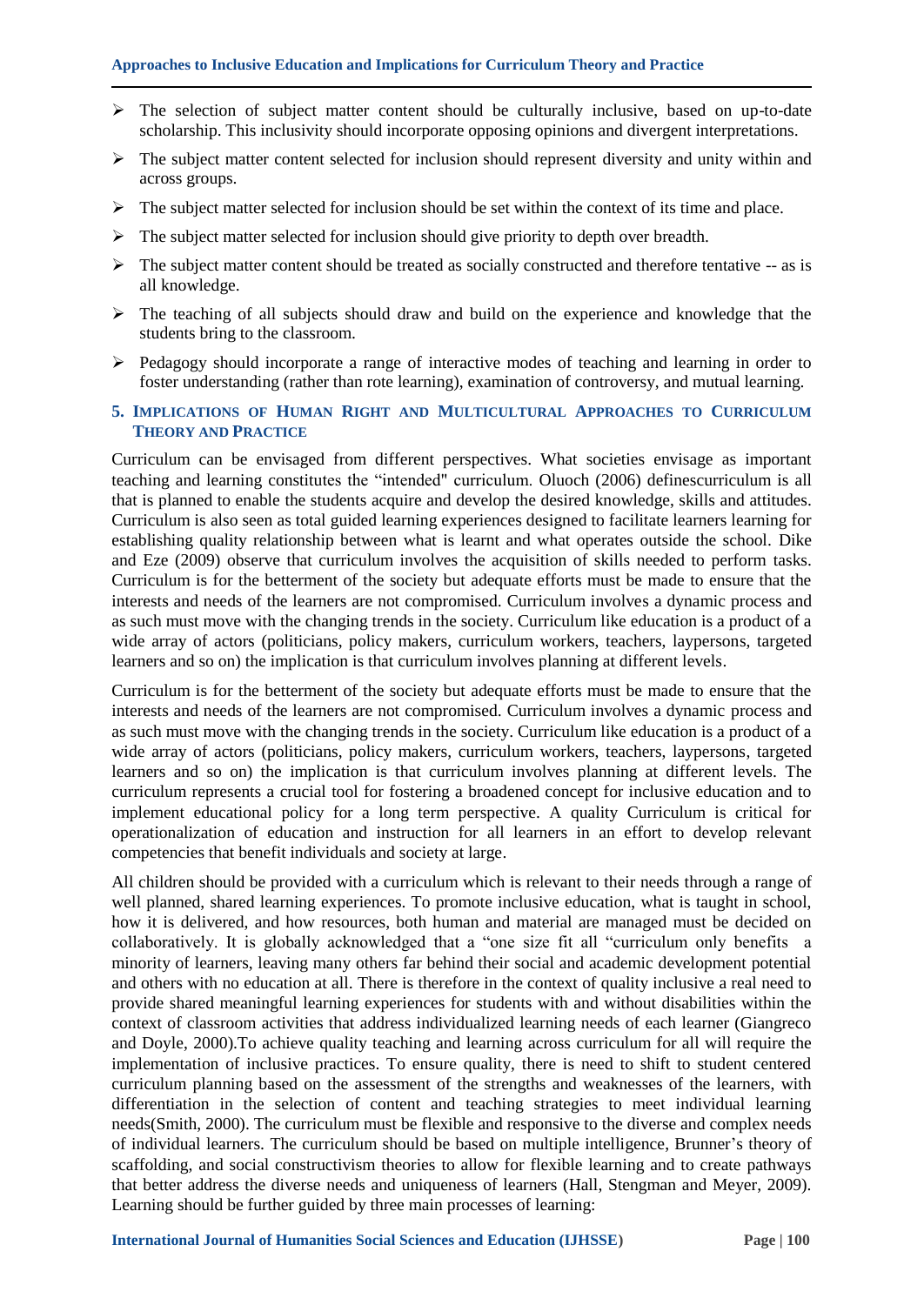- a) Recognition of the information to be learned
- b) The application of strategies to process the information, and
- c) The engagement in learning tasks while giving emphasis to differentiated instruction

(Vyotsky, 1962)

The curriculum must enable every child to acquire the core academic content and basic cognitive skills together with essential life skill that equip children to face life challenges, make well balanced decisions and develop a healthy life style, good social relations, critical thinking and the capacity for non-violent conflict resolution. It must help develop respect for human rights and fundamental freedom, and promote respect for different cultures and value for the natural environments. The curriculum must be inclusive and tailored to the needs of children in different and difficult circumstances. All teaching and learning materials should be free from gender stereotypes and from harmful or negative representations of any ethnic or indigenous group. To enable all children with disabilities to fulfill their potentials, provision must be made to enable them for example to learn braille, orientation or sign language (UNICEF, 2007).

## **5.1.Features of an Inclusive Curriculum**

- a. It reflects the kind of society to which we aspire in terms of demands and expectations, and define the role of education in society. The curriculum development should be a continuous process closely intertwined with social inclusion.
- b. It ensures both equity and quality by effectively responding to learner diversities and sustain education for all in the long term. Long term approach to organization of curriculum should serve as the integrative aspect to link different forms and types of learning.
- c. Should address and incorporate national, local and learner diversities.
- d. Helps to foster a comprehensive citizenship education.
- e. Promote a balance between global, national and local expectations, realities and needs.
- f. Reflects diversification of models of instruction and learning materials.
- g. Fosters appreciation of diversity and tolerance by incorporating principles of nondiscrimination.
- h. Incorporates content relevant to needs and future of learners.
- i. Discusses education for sustainable development.
- j. Considers and builds on students' prior learning and experiences.
- k. Presents learning materials that reflect a diversity of viewpoints and representation.
- l. Provides examples and case studies in the subject areas reflecting diversity of knowledge, experiences and cultural values of all the learners.
- m. Provides for a wide range of learning opportunities and a variety of learning activities.
- n. Presents learning activities that promote interaction, collaboration and shared reflection among the learners.
- o. Provides for assessment tasks free of culturally and gender based examples
- p. Provides assessment tasks designed to take account of diverse values, goals, experiences and perspectives of learners.

#### **5.2.Features of an Inclusive Classroom Procedures and Practices**

- a) Establishment of classroom routine that is sensitive to individual needs and cultural norms of learners.
- b) Ensuring that classroom responsibilities are inclusive and not stereotyped.
- c) Provision of instructional resources that reflect diversity of learners.
- d) Ensuring that all learners feel accepted and gain a sense of belonging.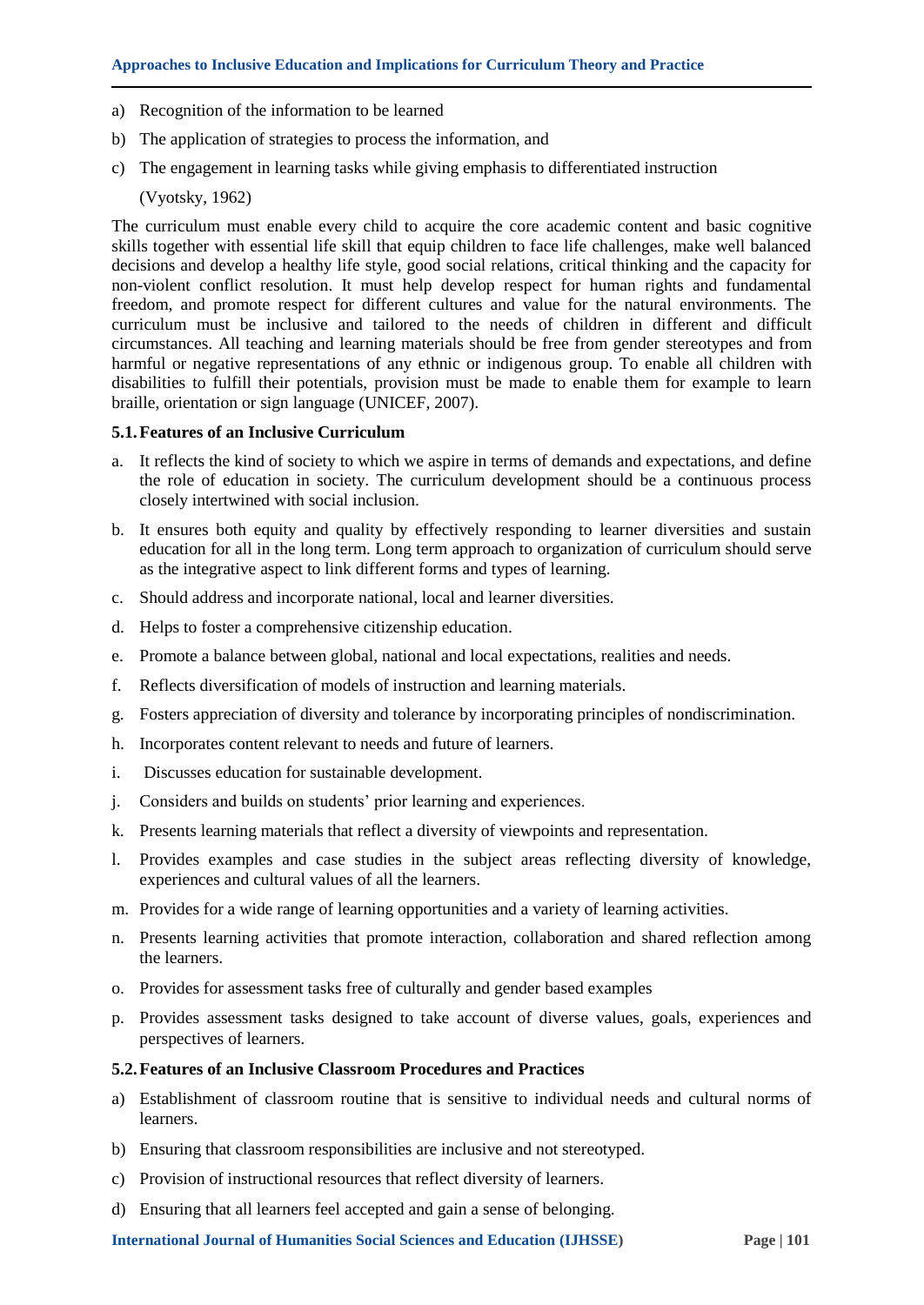- e) Provision to each learner a balance of challenge and support to scaffold new learning.
- f) Emphasis and modeling values of fairness acceptance, kindness, respect and responsibility to and for all people.
- g) Making education relevant to students" needs and interests.
- h) Teaching and modeling independent learning skills.
- i) Recognition and value for learner improvement and acknowledging success of each individual learner.
- j) Use of evaluation methods that are equitable and take into account the diversity of learner"s life experiences and learning needs for example refugee experience.
- k) Use of flexible approaches to eliminate barriers and transform learning experiences. Teachers should provide differentiated instruction by acknowledging that students learn at different rates and in different ways (Griffin and Shevlin, 2011).

#### **5.3.Teachers and Implementation of Inclusive Education**

Teachers are the main in translating education policies into practice through the teaching learning process. The success of the inclusive education therefore depends upon the ability of teachers to respond to diversity in the classroom. The involvement of learners in managing their own learning has a positive effect on learners' self-esteem. Teachers' understanding of teaching and learning style is a major key to the implementation of inclusive education. Classroom practice must take into account how individual students learn most effectively. Teachers with a positive attitude towards inclusion more readily change and adapt the way they work in order to benefit learners with a range of learning needs. Teachers must have appropriate skills and be able to alter the format of the lesson, change arrangement of the group, change the way the instruction is delivered, use different materials and provide alternative tasks (Westwood, 2007). Teachers should provide differentiated instruction by acknowledging that students learn at different rates in different ways(Griffin and Shevlin, 2011).

Teachers have a key role in creating an inclusive learning environment and climate for learning by considering how they can take down barriers to learning to ensure every single learner feels they belong there and are not excluded. A successful inclusive learning environment depends on teachers' open- mindedness; self-awareness and commitment to social justice (Garmon, 2005).Teachers are agents of change and should challenge any assumptions or negative attitudes towards any children or groups. Teacher"s role in providing an inclusive learning environment requires establishment of an environment in which every child can participate and feel able to actively engage despite any additional support needs that they may have at any one particular time. This can be achieved through teachers" responses to learners needs by applying flexible approaches, planning and organization. Westwood (2007) asserts that effective inclusion depends on differentiation.

According to Suzanne (2009) teachers can foster independent learning through various ways:

- a. Making education relevant to student needs and interests.
- b. Using a variety of strategies to gain an understanding of students' abilities, needs and interests.
- c. Providing students with choice in assignments and topics within a range of choice.
- d. Using collaborative instructional techniques.
- e. Teaching and modeling independent learning skills.

Rink (2003) states that teachers in inclusive settings must provide; developmentally appropriate content, clear instruction for practice, opportunities for practice at an appropriate level of difficulty and opportunities to participate in appropriately designed tasks and accurate feedback and assessment of subject matter and role performance.

Teachers are crucial because of the central role they play in promoting participation and reducing underachievement among learners who might be perceived as having difficulties in learning. One of the most cited barriers to inclusion however is the teacher. Several studies (for example by Forlin1998; Hodge et al, 2004; Vaughn et al, 1996) argue that teachers negative attitude could undermine development of inclusion. Without teachers" readiness to accept children with SEN in their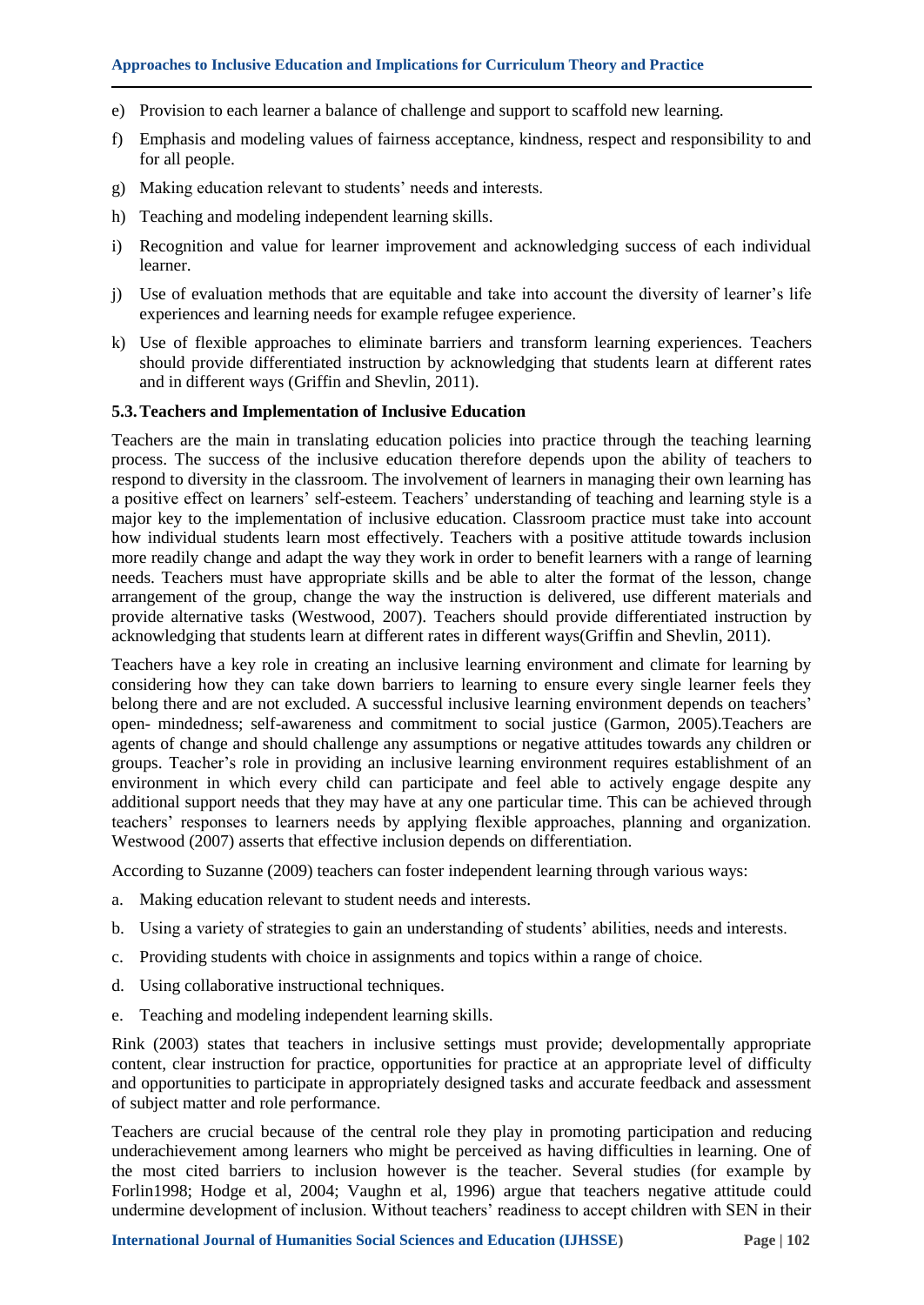classrooms, inclusion will not be successful. In addition these studies found that teachers" attitudes were least favourable towards serving children with significant disabilities. Some of the studies concluded that teachers beliefs about inclusion were linked to children individual characteristics and the special needs they exhibited rather than educational placement philosophy.

Corbett (2001) stressed that lack of training and opportunities for professional development are disincentives to inclusion. If teachers do not have the necessary skills to teach children with SEN they might feel frustrated and they cannot accommodated these children in their classes. Studies by (winter, 2006; Reid 2005; and Kristensen et al, 2003) have shown that training, professional development and pedagogy are critical to the success of inclusion programmes. Avramidis and Norwich(2002) contend that without a coherent plan for teacher training in educational needs for children with SEN, attempts to include these children in the main stream would be difficult. It is imperative therefore governments prepare teachers who have both the confidence and the skills to teach in inclusive settings and who are equipped to provide appropriate instruction for all learners.

Another issue related to teachers is the work load; studies have shown that teachers feel they cannot tolerate the overwork load in case of inclusion (Bunch and Finnegan, 2000). This was linked to different barriers like large class size, insufficient time for teachers to cater for needs of children and lack of teachers desire to teach those children. In New Zealand one of the major challenges is that special education ideology is still very dominant in thinking, policy and practice. The special education was built on an ideology of individual pathology that created demarcations between normal and so called abnormal or theories of deficient and on the belief that only expert teachers can understand and meet needs of dialed learners (Ballard, 1990). Corbett and Slee (2000) posit that the theory and practice that forms the special education tradition is essentially compounding the pattern of education and social exclusion witnessed in schools and communities. In contrast inclusive education does not involve itself in norming, labeling and pathologising learners. It involves itself in identifying and minimizing the interactive social-cultural factors that influence the idea of disability and difficulty.

Morton and Gordon (2006) in New Zealand examined the nature and extent of initial teacher education and ongoing professional learning around inclusive education and found how there were problems with how the concept of inclusion is defined and used in the education sector. This affected the way teachers viewed inclusion. A study by Kearney (2007) on disabled who children had been excluded and marginalized from regular school found that teachers demonstrated a lack of responsibility to disabled learners.

With change of education worldwide, education systems are experiencing change in political, economic, social, and technological aspects. This calls for major change to the role of the teachers together with the introduction of new approaches to curriculum, assessment and inclusive education policies. This has necessitated the focus on what the child requires to support his/her learning. Such development has effect on professional identity as well as the roles and responsibilities of teachers. It has implications on how teachers are trained and supported in their professional development. In many teacher education programmes the infused or permeated mode of teacher preparation is adopted. This is a process by which special education needs matters are embedded within subject based parts of teacher training course. The infused mode is criticized for not allowing enough time for the preservice teachers to develop the necessary knowledge, skills and attitudes (Cook, 2002). In Kenya for example, there is currently very little time allocated within initial teacher training programmes to cover issues of inclusion and additional support needs. In some of the universities offering teacher education, special education is offered as an elective unit.

According to Aniscow (2003) teacher development has to be the heart of initiatives for developing inclusive practices in schools. This requires building competencies of all "regular teachers" to deal with diverse population of students and to learn pedagogical strategies that facilitate the learning of all students in the classroom. Quality inclusive education system requires a more acknowledged, highly skilled teaching force. There is need to strengthen knowledge, skill, and attitudes of teachers for creating inclusive ethos and learning environment in schools. Teacher education programmes should equip teachers with:

a) Fundamental competencies which provide knowledge base to teachers for understanding philosophy assumption underpinning inclusive education policies and practices, understand the nature and barrier to learning, learning style among others.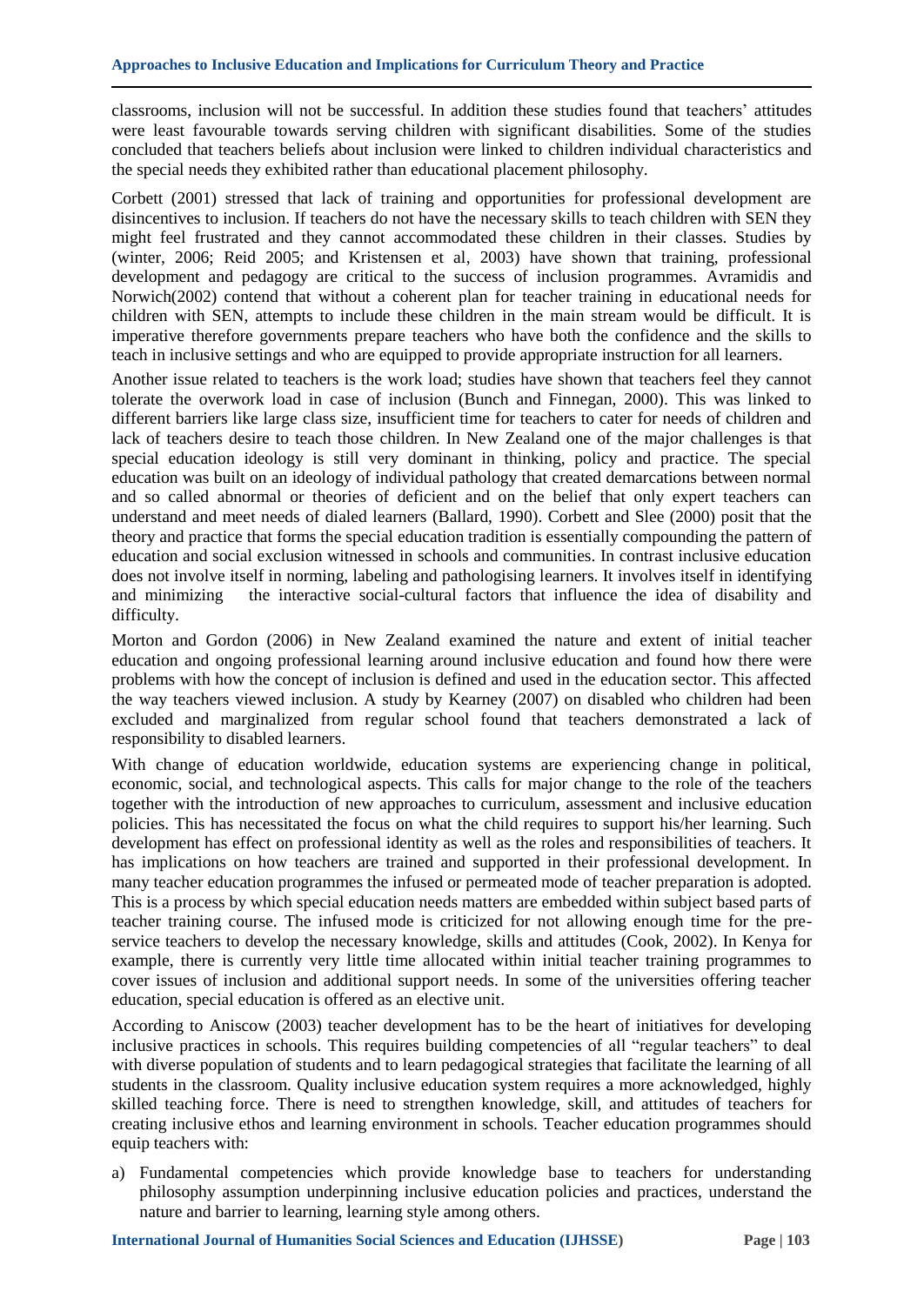- b) Skills to examine and reassure attitudes towards other cultures.
- c) Skills to develop empathy and treat all students as individuals.
- d) Skills to promote the success of all students and strategies to deal appropriately with prejudice at school.
- e) Skills to work in multicultural settings including understanding of the value of diversity, and respect of differences.
- f) Practical competencies which require teachers to develop the skills to perform the action creating a learning environment, undertaking analysis of barriers to learning, developing teaching strategies, developing resources to support learning.
- g) Reflective competencies which help teachers to reflect how language, disability, race. Gender, geographical locations and their differences impact on learning and appropriate adaptation to teaching strategies to maximize participation of all learners
- h) Skills to work in close collaboration with colleagues, parents and wider community.
- i) Skills necessary to help learners acquire the competencies listed in the European Reference Framework of key competencies(communication, mathematical, competencies in science and technology, digital competence, learning to learn, social and civic competencies, sense of initiative and entrepreneurship and competencies in cultural awareness and expression)( European Committee, 2007).
- j) Skills to monitor effectiveness of classroom interventions.

Teacher education is therefore seen as a core element for building the capacities of education systems to move toward more inclusive system.

#### **6. CONCLUSION**

Worldwide in education practice, there is a move to inclusive education policies emanating from the 1948 Universal Declaration of Human Rights. Many treaties, declarations and international conventions commit governments of countries to this. To realize this, a number of approaches have been adopted to promote inclusive education systems. Among them are the Human Rights Based approach and the Multicultural approach which have major implications to curriculum theory and practice in relation to curriculum design, content of curriculum, strategies of instruction, choice of resources, grouping of learners among others. To effectively implement inclusive education, the teacher factor should be taken into consideration as part of teacher development to instill necessary competencies that will support the teaching learning process and promote development of all learners. At the highest level, inclusive education should be seen as a systematic change at all levels; principals, teachers, learners, school communities, policy makers, decision makers, families, and society at large.

#### **REFERENCES**

- [1] Grubb,W.N & Lazerson,M.The education gospel. The economic power of schooling. (Cambridge: Havard University press,2004).(1)
- [2] UNESCO The UNESCO Salamanca Statement and Framework for Action on Special Needs Education.(Paris: UNESCO, 1994). (1)
- [3] Ball,S.J.(2006). Education policy and social class. ( London: Routledge, 2006.)(2)
- [4] Commission for Social Justice . Strategies for national renewal. (London: Vintage, 1994). (2)
- [5] Dyson, A. (1999). Inclusion and Inclusions. Theories and discourse in inclusive education. (London: Sage, 1994). (2 )
- [6] European Agency on Development of Special Needs Education (2006). Inclusive education (2)
- [7] Evans, J. & Lunt, I. (2012). Inclusive education: Are there limits? European Journal of for Learning, 21, (2), 2012, 85–91. ( 2)
- [8] Field, S; Kuczera,M.&Pont,B.No more failures. Ten steps to equality in education.OECD for UDL implementation.(Wakefield, MA: National Center on Assessing the General Curriculum, 2007). (2)
- [9] Reay, D.(2014). Socially just education.(Cambridge University: British Education Research Association, 2014).(2)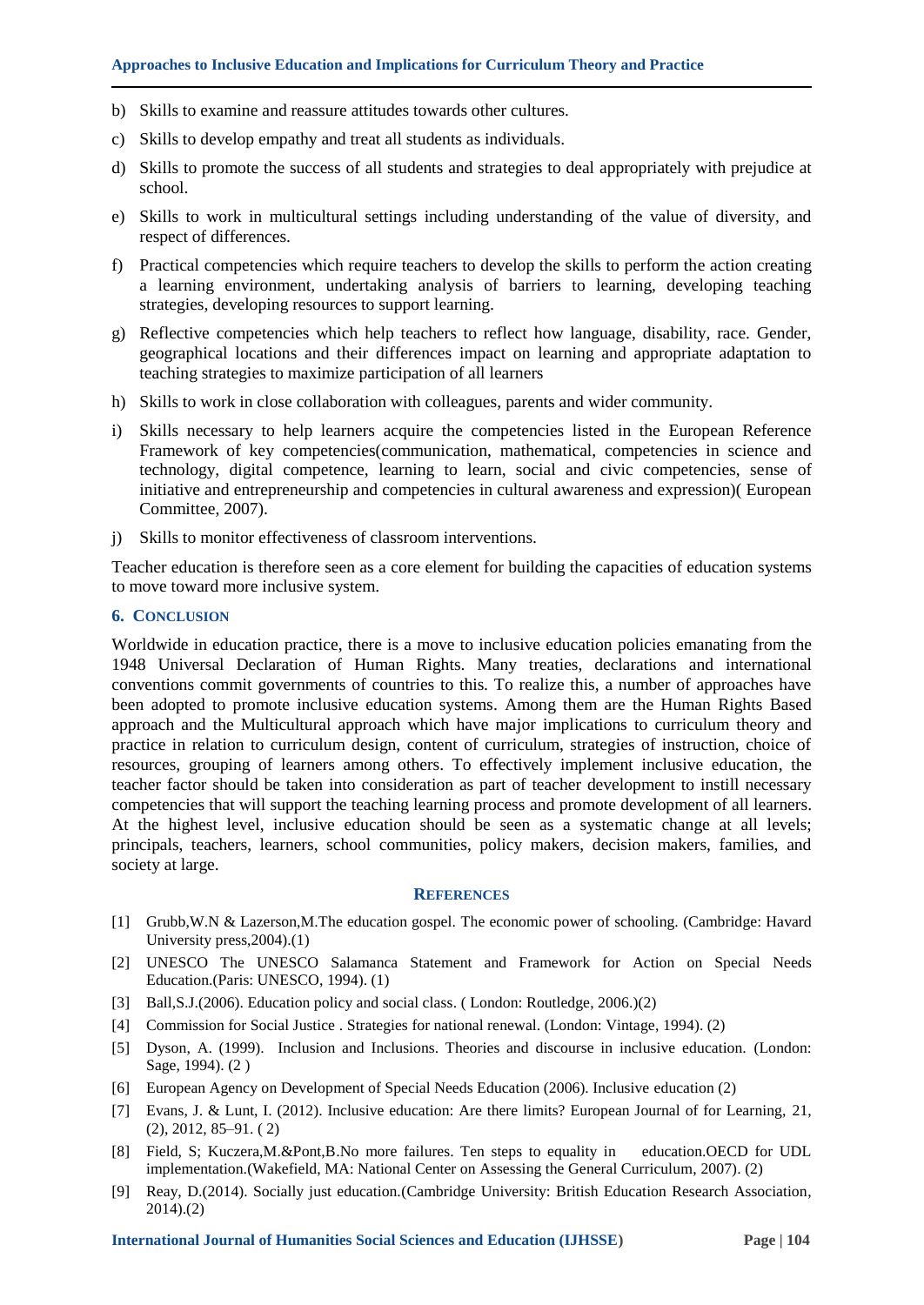#### **Approaches to Inclusive Education and Implications for Curriculum Theory and Practice**

- [10] Seed . Getting it right for every child. (Edinburg: Seed, 2006) 2
- [11] Bailey, J. *Inclusion through categorization.*(London: Rout ledge, 1998).(3)
- [12] Brooth, T. & Ainscow, M. (2002). *The index for inclusion.*(UK centre for studies on inclusion education, 2002). 3
- [13] Brooth, T. *The poverty of inclusive education*. (London: Routledge, 1998). (3)
- [14] Dyson, A.;Farrel.p;Polat& huchenson, G. *Inclusion and pupils achievement*. (University of research Report: Newcastle, 2004). 3
- [15] Pijlet (1997). Inclusive *education. global agenda*.A (London: Routledge, 1997) . (3)
- [16] Thomas, G. and Vaughan, M. *Inclusive Education – readings and reflections.* Madenhead, UK: Open University Press, 2005). (3)
- [17] United Nations (1989). *UN convention on the Right of the child. New York: Author. 3 UNESCO. (2007). A human Right Based approach to education for all. Framework for the realization of Children's rights to education and rights within education.*(New York: UNESCO, 1989). (5)
- [18] Bank, J.A.(1998). The lives and values of researchers. Implications for educating citizens in multicultural society. *Educational researcher,* 4-17. (9)
- [19] Banks, J. & McGee Banks, C. *Handbook of research on multicultural education*. (New York: Macmillan, 1995). (9)
- [20] Phinney, J.S. and Rotheram, M.J. Children"s Ethnic Socialization: Pluralism and Development. (Sage Publications: Thousand Oaks, .1987). (9)
- [21] Sleeter, C. & Grant, C. (2008). Making choices for multicultural education: fiveapproaches to race, class, and gender. (New York:John Wiley, 2008). (9)
- [22] Hanley, M. S. (2005)."The Scope of Multicultural Education." New Horizons for Learning. [http://www.newhorizons.org/strategies/multicultural/hanley.htm \(10\)](http://www.newhorizons.org/strategies/multicultural/hanley.htm%20(10)
- [23] Dike, H. I. & Eze, R. O. (2009). Designing a Curriculum. Curriculum Theory and Practice. (Curriculum Organization of Nigeria, 2009).(12)
- [24] Giangreco, M.F. &Doyle,M.B.(2000).Curricular and instructional considerations for teaching students with disabilities in general classrooms.(Hillside: Lawrence Eribaum, 2000).(12)
- [25] Oluoch G.P.Essentials of curriculum development.(Nairobi: Longhorn, 2006). (12)
- [26] Smith, M.K. (2000).Curriculum theory and practice. Special Needs Education, 17(1), 1-14. 12
- [27] [www.infed.org/biilio/b-curic.htm.](http://www.infed.org/biilio/b-curic.htm)
- [28] Hall, T. S., N., & Meyer, Adifferentiated instruction and implications.(Routledge Falmer,2009).(13)
- [29] UNICEF. Implementation of the Convention on the Rights of the Child.(UNICEF Innocenti, 2007). ( 13)
- [30] Vygotsky, L.SThought and Language.(Cambridge:MIT Press, 1962). (13)
- [31] Garmon, M.A. Six key factors for changing pre-service teachers' attitudes/ beliefs about diversity. *Education studies,* 38(3), 2005, 275-286.(14)
- [32] Griffin & Shevlin *Responding to special educational needs.*(Dublin: Gill and MaCmillan, 2011). (14)
- [33] Westwood, P.(2007). *Commonsense methods of children with special needs: strategies for regular classroom.* (London: Routledge Flamer, 2007).(14)
- [34] Avramidis, E. & Norwich, B. (2002). Teachers" attitudes towards integration/inclusion: A review of the literature, in European Journal of Special Needs Education, 17,129-147. 15
- [35] Bunch,G. &Fnnegan, K.*Values teachers find in inclusive education. Including the excluded.*(Manchester: International special education congress classroom practice. [http://www.european.agency.org/iecp](http://www.european.agency.org/iecp-intro.htm)[intro.htm,](http://www.european.agency.org/iecp-intro.htm) 2000).(15)
- [36] Forlin, C. Teachers' perceptions of the stress associated with inclusive education and theirmethods of coping. Paper presented at the National Conference of the Australian Association of Special Education, Brisbane, 1998). 15
- [37] Hodge, S.R., Ammah, J.O.A., Casebolt, K., LaMaster, K., O"Sullivan, M. High school general physical education teachers" behaviors and beliefs associated with inclusion. Sport, Education and Society, 9 (3) 2004, 395-419. 15
- [38] Kristensen,K; Omagor, M. & Onen, N.(2003).The inclusion of learners with barriers to learning and development into ordinary school setting: a challenge for Uganda, 2003). *British journal of special education* 30 (4), 2003, 194-201.(15)
- [39] Reid, G. *Learning styles and inclusion.*(London:Sage, 2005).15